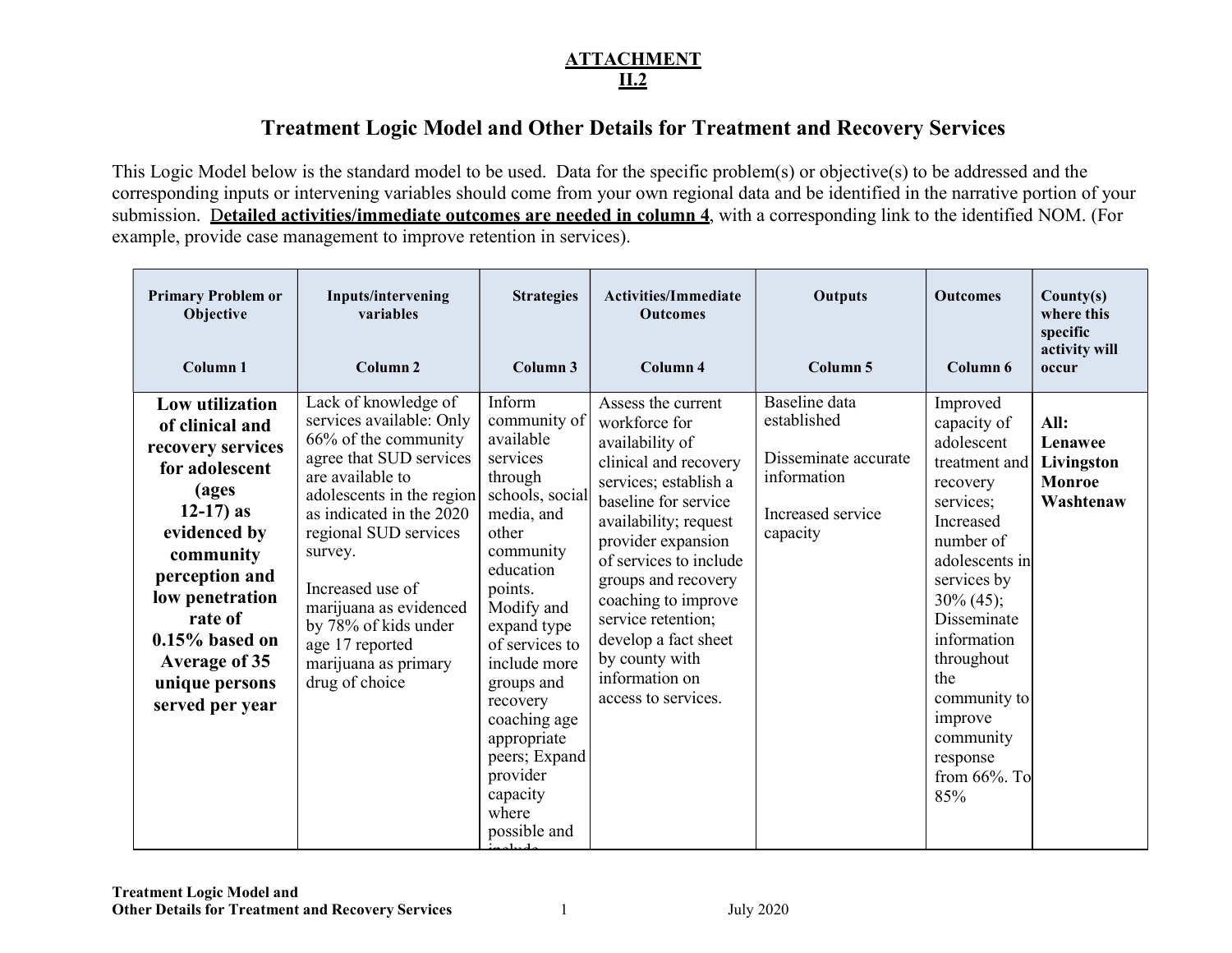### ATTACHMENT II

| <b>Primary Problem or</b><br>Objective<br>Column <sub>1</sub>                              | Inputs/intervening<br>variables<br>Column <sub>2</sub>                                                                                                                                                                                                                                                                                                                                                                                                                                                                                                               | <b>Strategies</b><br>Column 3                                                                                                                                                                                                                                                                              | <b>Activities/Immediate</b><br><b>Outcomes</b><br>Column 4                                                                                                                                                                                                                                                                                                                      | Outputs<br>Column<br>5.                                                                                                                                                           | <b>Outcomes</b><br>Column 6                                                                                                                                                    | Country(s)<br>where this<br>specific<br>activity will<br>occur |
|--------------------------------------------------------------------------------------------|----------------------------------------------------------------------------------------------------------------------------------------------------------------------------------------------------------------------------------------------------------------------------------------------------------------------------------------------------------------------------------------------------------------------------------------------------------------------------------------------------------------------------------------------------------------------|------------------------------------------------------------------------------------------------------------------------------------------------------------------------------------------------------------------------------------------------------------------------------------------------------------|---------------------------------------------------------------------------------------------------------------------------------------------------------------------------------------------------------------------------------------------------------------------------------------------------------------------------------------------------------------------------------|-----------------------------------------------------------------------------------------------------------------------------------------------------------------------------------|--------------------------------------------------------------------------------------------------------------------------------------------------------------------------------|----------------------------------------------------------------|
| Need for expanded<br>capacity for<br>treatment and<br>recovery<br><b>Support Services.</b> | Funding methodologies<br>Increase available funding<br>for Recovery Support<br>Services by sustaining<br>programs and initiatives<br>through grants, and<br>local/federal funding<br>65% of the community<br>believe people wait for<br>services.<br>49% of the community<br>believe screening process<br>does not works well for<br>persons in accessing<br>treatment.<br>61% of the community<br>believes recovery support<br>services are available.<br>Limited local<br>availability of higher<br>levels of care and<br>recovery housing in<br>some communities. | Recruit and<br>Expand<br>provider<br>panel<br>Work with<br>provider<br>network to<br>improve<br>access<br>services and<br>waitlist<br>management<br>Build upon use<br>of peers and<br>recovery<br>coaches to support<br>individuals in<br>early recovery and<br>supplement<br>recovery support<br>services | Increase<br>coordination<br>within each county<br>for use of regional<br>services to<br>improve access,<br>treatment,<br>engagement and<br>retention.<br>Expand services in<br>primary care and<br>other settings to<br>increase service<br>capacity and<br>integrated care.<br>Implementation of<br>outcomes-based<br>funding<br>methodologies to<br>incentivize<br>providers. | <b>Build Provider</b><br>relationships<br>Information to<br>community on<br>services<br><b>Build</b><br>Innovative<br>funding<br>opportunities<br>Community<br>survey<br>feedback | Improved<br>access to care<br>and local<br>service<br>capacity.<br>Increased<br>positive<br>community<br>feedback on<br>access to care<br>and waitlist<br>from $49%$ to<br>75% | All:<br>Lenawee<br>Livingston<br><b>Monroe</b><br>Washtenaw    |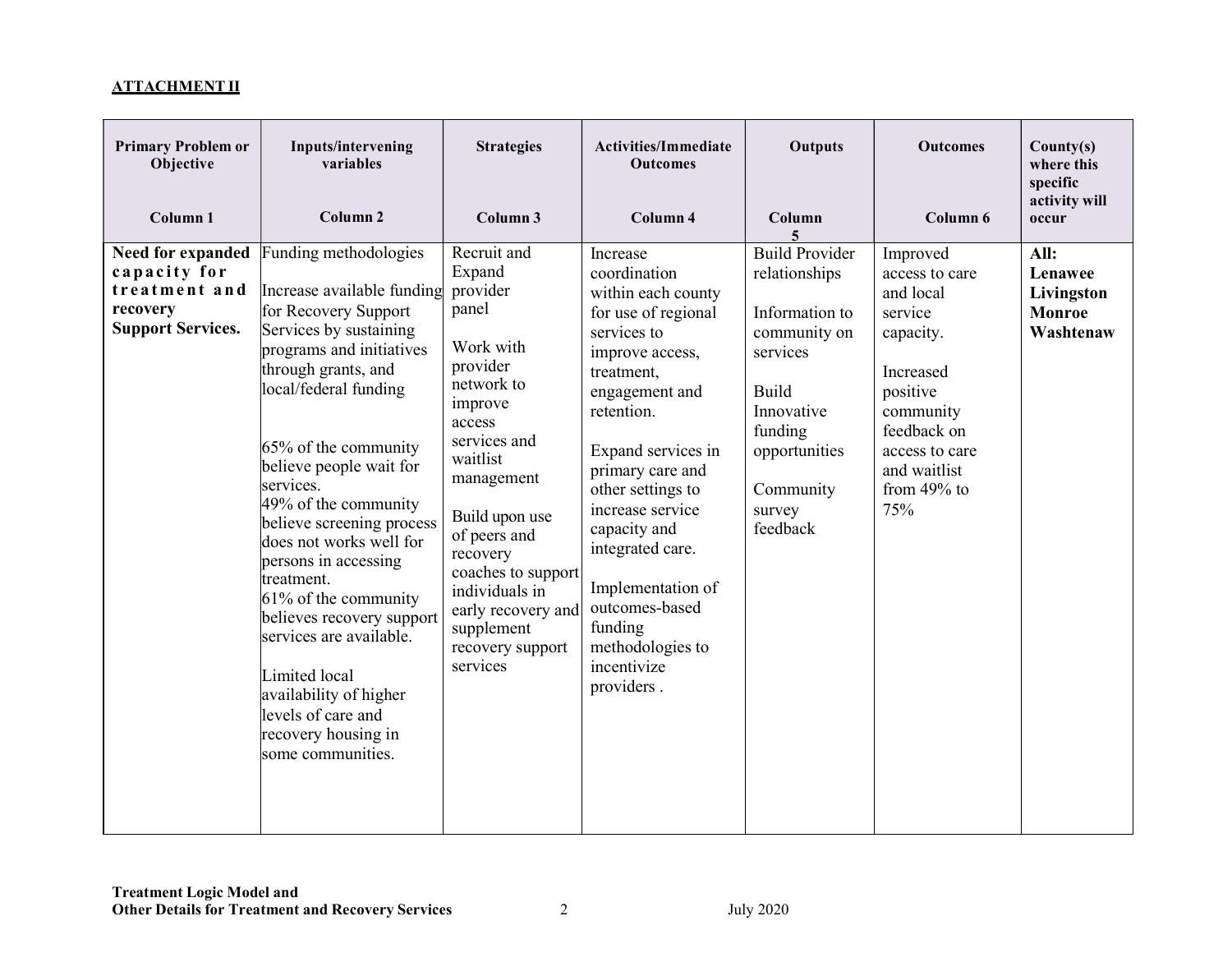#### ATTACHMENT II

| <b>Primary Problem or</b><br><b>Objective</b><br>Column <sub>1</sub>              | <b>Inputs/intervening</b><br>variables<br><b>Column 2</b>                                                                                                                                                                                                | <b>Strategies</b><br>Column 3                                                                                                                                                                                                                                                                                                                             | <b>Activities/Immediate</b><br><b>Outcomes</b><br>Column 4                                                                                                                                                                                                                                                                                                                                                                                                                     | <b>Outputs</b><br>Column 5                                                                                                                                                                                                                                                                                                                                                                                                                                                                                                                 | <b>Outcomes</b><br>Column 6                                                                                                                                                                                                        | Country(s)<br>where this<br>specific<br>activity will<br>occur |
|-----------------------------------------------------------------------------------|----------------------------------------------------------------------------------------------------------------------------------------------------------------------------------------------------------------------------------------------------------|-----------------------------------------------------------------------------------------------------------------------------------------------------------------------------------------------------------------------------------------------------------------------------------------------------------------------------------------------------------|--------------------------------------------------------------------------------------------------------------------------------------------------------------------------------------------------------------------------------------------------------------------------------------------------------------------------------------------------------------------------------------------------------------------------------------------------------------------------------|--------------------------------------------------------------------------------------------------------------------------------------------------------------------------------------------------------------------------------------------------------------------------------------------------------------------------------------------------------------------------------------------------------------------------------------------------------------------------------------------------------------------------------------------|------------------------------------------------------------------------------------------------------------------------------------------------------------------------------------------------------------------------------------|----------------------------------------------------------------|
| <b>Continuing high</b><br>rates of<br>heroin/opiate use<br>and<br>overdose/deaths | 50% of ages 25-34 and<br>33% of ages 35-44<br>entering treatment<br>regionally identify<br>heroin and other opiates<br>as the primary drug of<br>choice on admission to<br>treatment.<br>Stigma continues to<br>present an issue for<br>persons with OUD | Support local<br>initiatives<br>through<br>prevention<br>and<br>coalitions<br>efforts to<br>educate<br>communities<br>Increase<br>harm<br>reduction<br>strategies<br>such as<br>outreach;<br>syringe<br>support<br>services;<br>naloxone<br>distribution;<br>recovery<br>support<br>services.<br>Expand<br><b>OUD</b><br>friendly<br>recovery<br>housing. | Coordinate with<br>region wide<br>prevention efforts.<br>Support opiate work<br>groups or task forces.<br>Partner with law<br>enforcement,<br>emergency services<br>and emergency<br>departments to<br>ensure rapid referral<br>to services and<br>MOUD treatment is<br>maximized.<br>Utilize recovery<br>coaches in<br>community and<br>hospitals to rapidly<br>engage individuals<br>post overdose event<br>and provide support<br>for sustained<br>treatment<br>engagement. | Continue use of drug<br>take back events<br>and/or big red barrel.<br>Continue the<br>opportunity to share<br>knowledge and<br>resources between<br>community<br>stakeholders as well as<br>between treatment,<br>prevention and other<br>professionals.<br>Increase participation<br>and diversity in<br>community<br>representation in<br>opiate work groups.<br>Engage local,<br>regional and social<br>media regarding<br>information<br>dissemination and<br>stigma reduction.<br>Ensure access to<br>MOUD services are<br>available. | Decreased<br>use of<br>prescription<br>opiates.<br>Decrease<br>use of non-<br>medical<br>pain<br>relievers<br>and illicit<br>opiates.<br>Decreased<br>overdose<br>rate and<br>opiate<br>related<br>deaths<br>across the<br>region. | All:<br>Lenawee<br>Livingston<br><b>Monroe</b><br>Washtenaw    |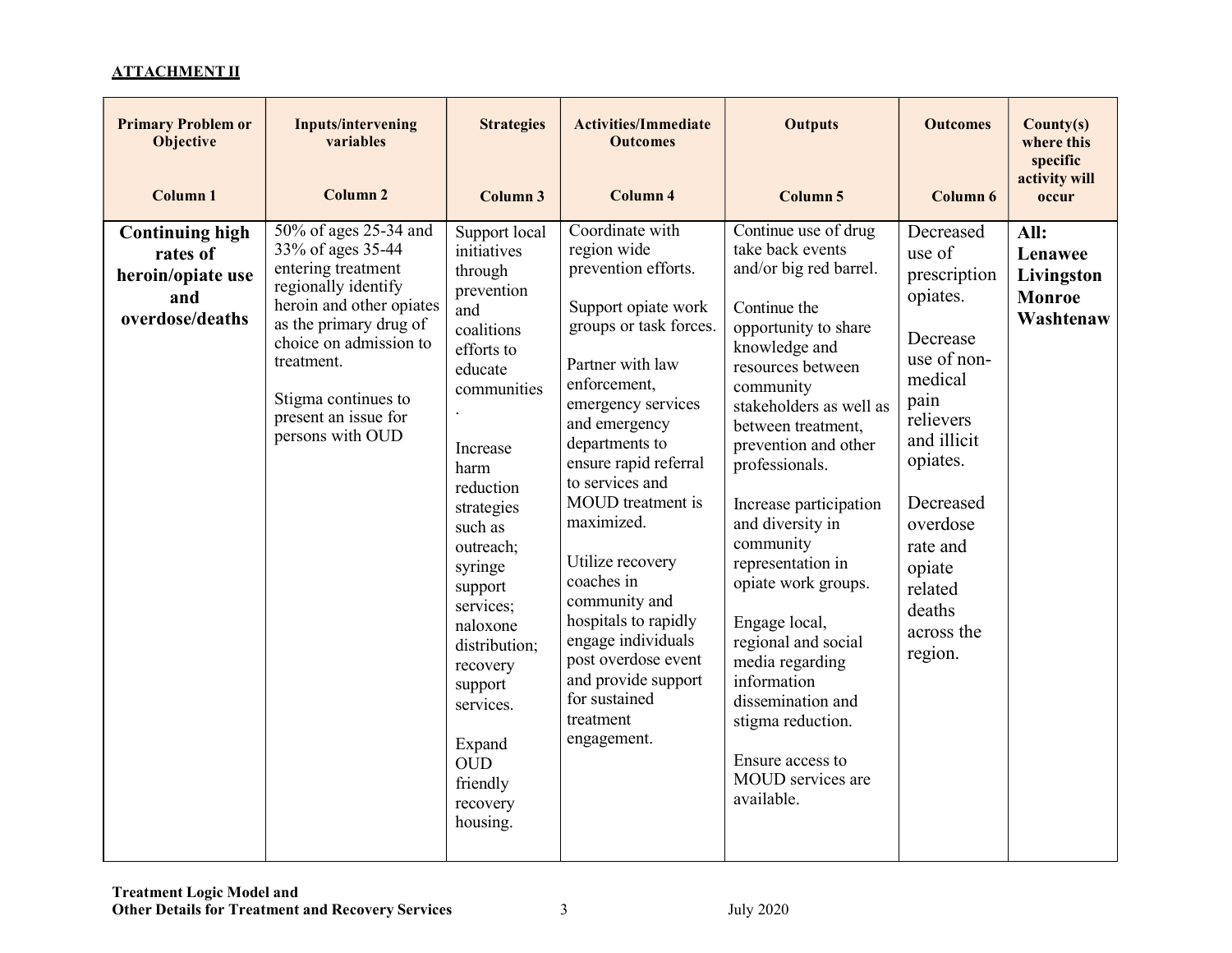# Check (\*) the Key Stakeholders involved in treatment and recovery services in the region, by county, based on the following sectors. Add columns for counties, as needed:

| <b>Key</b>                                                  | <b>County</b>      | County     | County        | County    |        |        |
|-------------------------------------------------------------|--------------------|------------|---------------|-----------|--------|--------|
| <b>Stakeholder</b>                                          | Lenawee            | Livingston | <b>Monroe</b> | Washtenaw | County | County |
| <b>Health care</b><br>professionals                         | $\ast$             | $\ast$     | $\ast$        | $\ast$    |        |        |
| <b>MDHHS</b>                                                | $\ast$             | $\ast$     | $*$           | $*$       |        |        |
| Law<br>Enfor common t/ial/open                              | $\ast$             | $\ast$     | $\ast$        | $\ast$    |        |        |
| Other state, local,<br>and/or tribal<br>government agencies | $\ast$             | $\ast$     | $\ast$        | $\ast$    |        |        |
| <b>Business</b><br>community                                | $\left  * \right $ | $\ast$     | $\ast$        |           |        |        |
| <b>Mental health</b><br>agencies                            | $*$                | $\ast$     | $*$           | $\ast$    |        |        |
| <b>Housing agencies</b>                                     | $*$                | $\ast$     | $*$           | $*$       |        |        |
| Media                                                       | $\ast$             | $\ast$     | $\ast$        | $\ast$    |        |        |
| <b>Employment</b><br>agencies                               | $\ast$             | $\ast$     | $\ast$        | $*$       |        |        |
| <b>Schools</b>                                              | $\ast$             | $*$        | $\ast$        |           |        |        |
| <b>Faith community</b><br>organizations                     | $\ast$             | $\ast$     | $\ast$        | $\ast$    |        |        |
| Fraternal<br>organizations/civic or<br>volunteer groups     | $\ast$             | $\ast$     | $\ast$        | $\ast$    |        |        |
| Military/Veteran<br>groups or<br>organizations              | $\ast$             | $\ast$     | $\ast$        | $\ast$    |        |        |
| <b>Public Health</b>                                        | $\ast$             | $\ast$     | $*$           | $\ast$    |        |        |